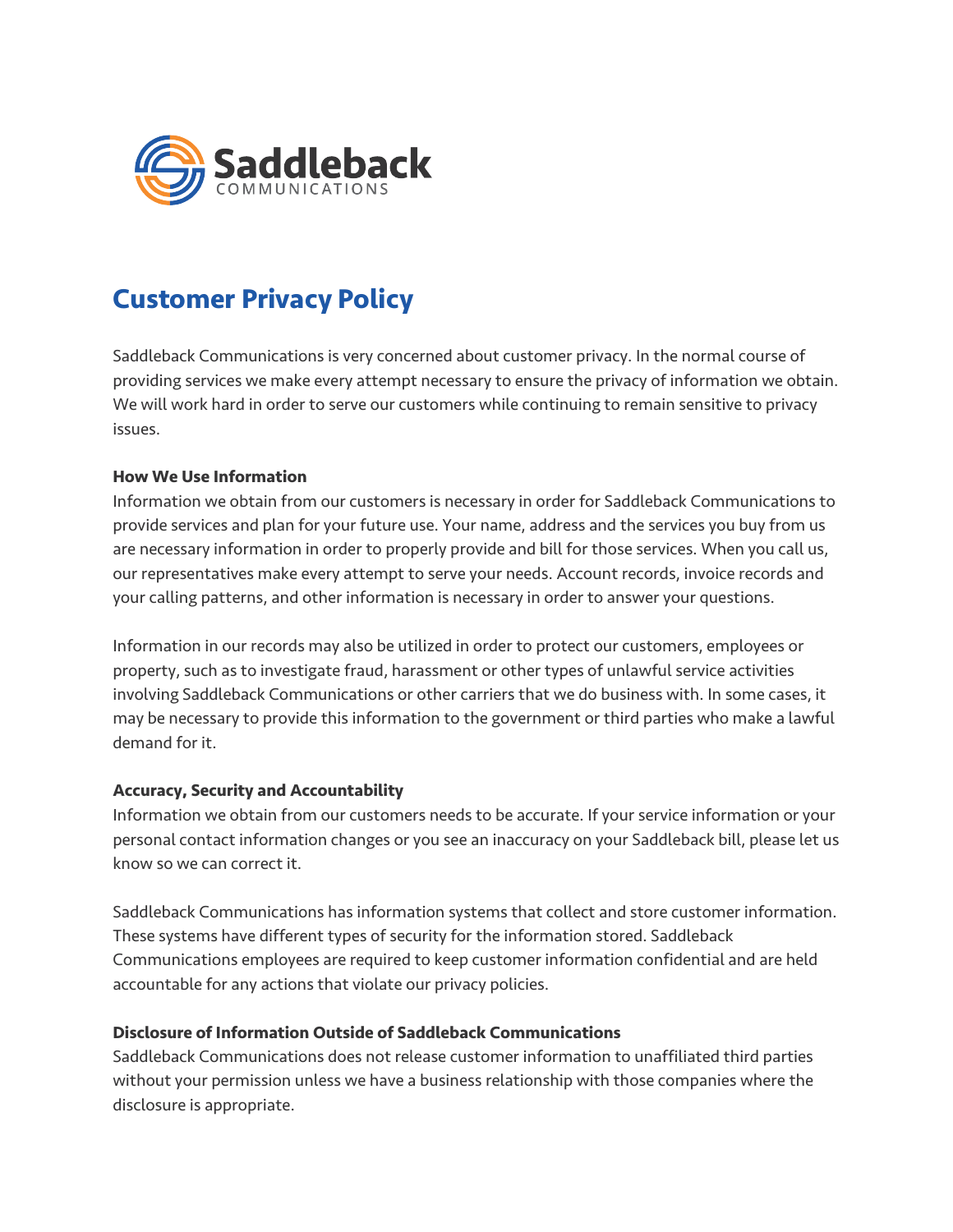There are exceptions to this rule. Saddleback Communications might provide information to regulatory or administrative agencies so that they can accomplish their regulatory tasks (for example, responding to a customer complaint). Other disclosures are necessary in order to comply with legal requirements imposed on Saddleback Communications. Saddleback Communications complies with "legal process," such as a subpoena or court orders or other similar demand, associated with either criminal or civil proceedings.

# **Disclosure of Account Information**

If you tell us in writing to release your account information to someone, we will honor your request and provide that information.

## **Disclosure of Customer Telephone Numbers, Names and Addresses**

Sometimes telephone number and name can be released through the telephone network such as when your phone number and name are released through a Caller ID mechanism. How a number may be released through the network will depend on listing status.

- **Non-listed.** For example, a person can ask Saddleback Communications to include them in directories (that is "publish" their number) or not. Persons can ask to not be published in directories, but included in Directory Assistance (non-listed numbers).
- **Non-Published.** A person can ask not to be included in directories and Directory Assistance (non-published).

When you order services from us to connect to an Internet Service Provider (ISP) or choose a carrier, we may need to advise them of your telephone number in order that they may provide your requested service. This includes non-listed and non-published telephone numbers.

In addition to the above types of disclosures, Saddleback Communications is required, by law, to make disclosures of customer telephone number, name and address information in certain circumstances, including those described below.

- We are required to provide listed customer names, addresses and telephone numbers to our directory publishers. Publishers may publish this information in alphabetical or reverse directories that take the form of paper directories, electronic directories over the Internet, or on CDs.
- In some cases, when you dial 911, your name, address and telephone number information is provided to the emergency service provider. And, by law, we are required to provide this information, including non-listed and non-published information, to emergency service providers and emergency support services providers upon request in a more comprehensive format.
- If you place a long distance call using a provider other than the one you use on your home phone, such as if you place a calling card or third number billed call from a pay phone, Saddleback Communications is required by law to provide billing name and address information to the service provider. This includes names and addresses associated with non-